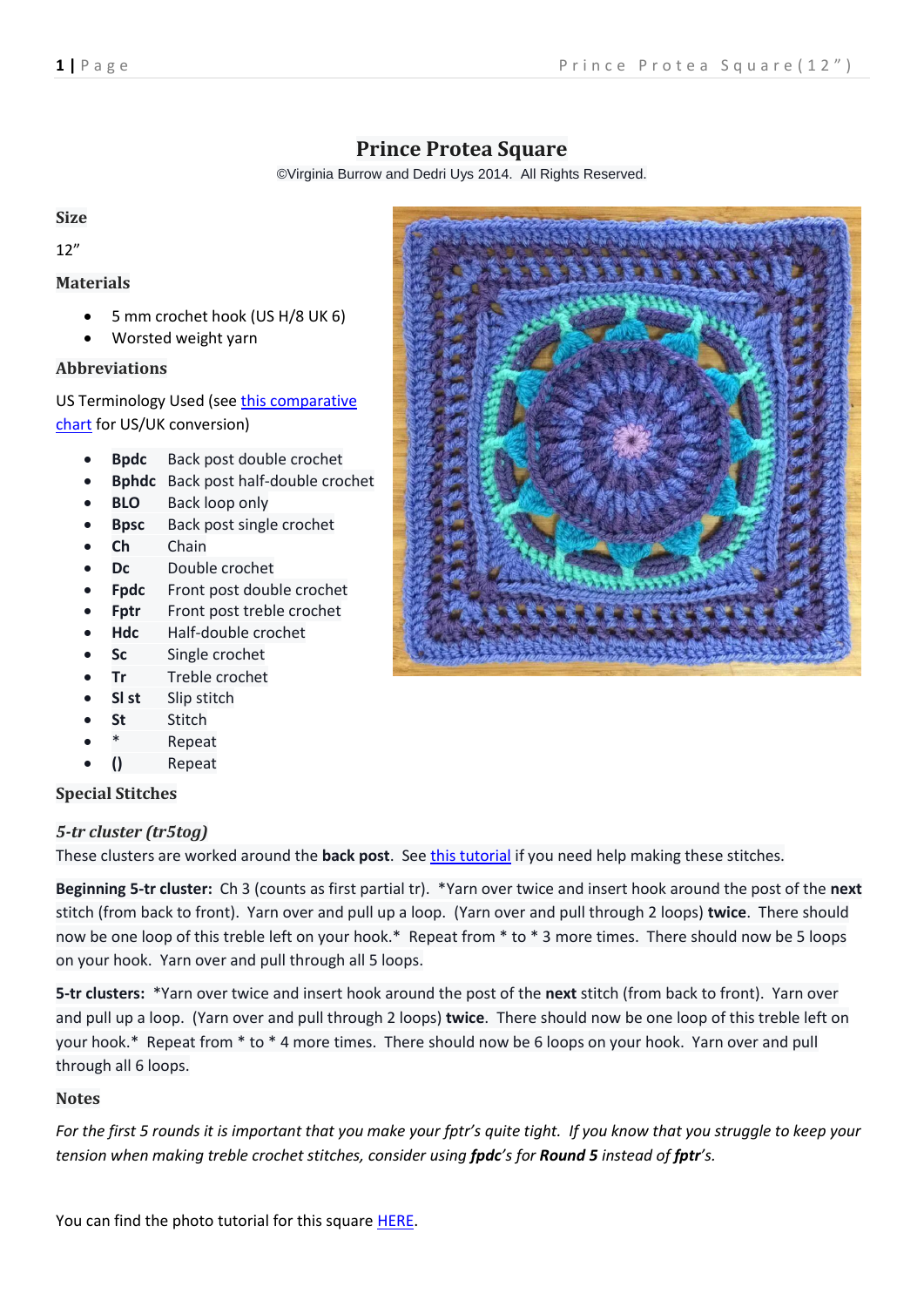## **Instructions**

## **Round 1**

Into a magic ring: ch 3 (this counts as your first dc). Make 11 dc's into the ring. Join to the top of the beginning ch-3 with a sl st.

If you are not familiar with working into a magic ring, this video [tutorial](http://www.mooglyblog.com/the-magic-circle/) by Tamara from Moogly is very good. Please remember, when working into a magic ring you HAVE to work away your initial tail very well. If you just cut it, your whole project might unravel!

### **Stitch count: 12** dc's

## **Round 2**

- If you are using the same colour, ch 3 (this counts as your first dc) and make a **fpdc** around the beginning ch-3 of the previous round.
- If you are using a new colour, join your yarn by making a [standing](http://www.mooglyblog.com/standing-double-crochet-joining/) double crochet in the same st as the sl st join and then make a **fpdc** around the beginning ch-3 of the previous round.

(Dc in the blo of the next dc, make a fpdc around the post of the same stitch) in every stitch around. Join to the top of the beginning ch-3 (or the standing double crochet) with a sl st.

## **Stitch count: 24** st's **{12** dc's and **12** fpdc's**}**

#### **Round 3**

- If you are using the same colour, ch 3 (this counts as your first dc).
- If you are using a new colour, join your yarn by making a [standing](http://www.mooglyblog.com/standing-double-crochet-joining/) double crochet in the same st as the sl st join.

\*Dc in the next st (which will be the fpdc from the previous round) and make a **fptr** around the post of the same stitch. Dc in the next st.\* Repeat from \* to \* 11 times. Omit the last dc on the last repeat. Join to the top of the beginning ch-3 (or the standing double crochet) with a sl st.

#### **Stitch count: 36** st's **{24** dc's and **12** fptr's**}**

#### **Round 4**

- If you are using the same colour, ch 3 (this counts as your first dc) and then make a **fptr** around the beginning ch-3 of the previous round (or the post of the standing double crochet).
- If you are using a new colour, join your yarn by making a [standing](http://www.mooglyblog.com/standing-double-crochet-joining/) double crochet in the same st as the sl st join and then make a fptr around the beginning ch-3 of the previous round (or the post of the same standing double crochet).

Dc in the next dc, **fptr** around the post of the next fptr. \*Dc in the next dc, **fptr** around the post of the same stitch, dc in the next dc, **fptr** around the post of the next fptr.\* Repeat from \* to \* 10 times. Join to the top of the beginning ch-3 (or the standing double crochet) with a sl st.

## **Stitch count: 48** st's **{24** dc's and **24** fptr's**}**

#### **Round 5**

- $\bullet$  If you are using the same colour, ch 3 (this counts as your first dc).
- If you are using a new colour, join your yarn by making a [standing](http://www.mooglyblog.com/standing-double-crochet-joining/) double crochet in the same st as the sl st join.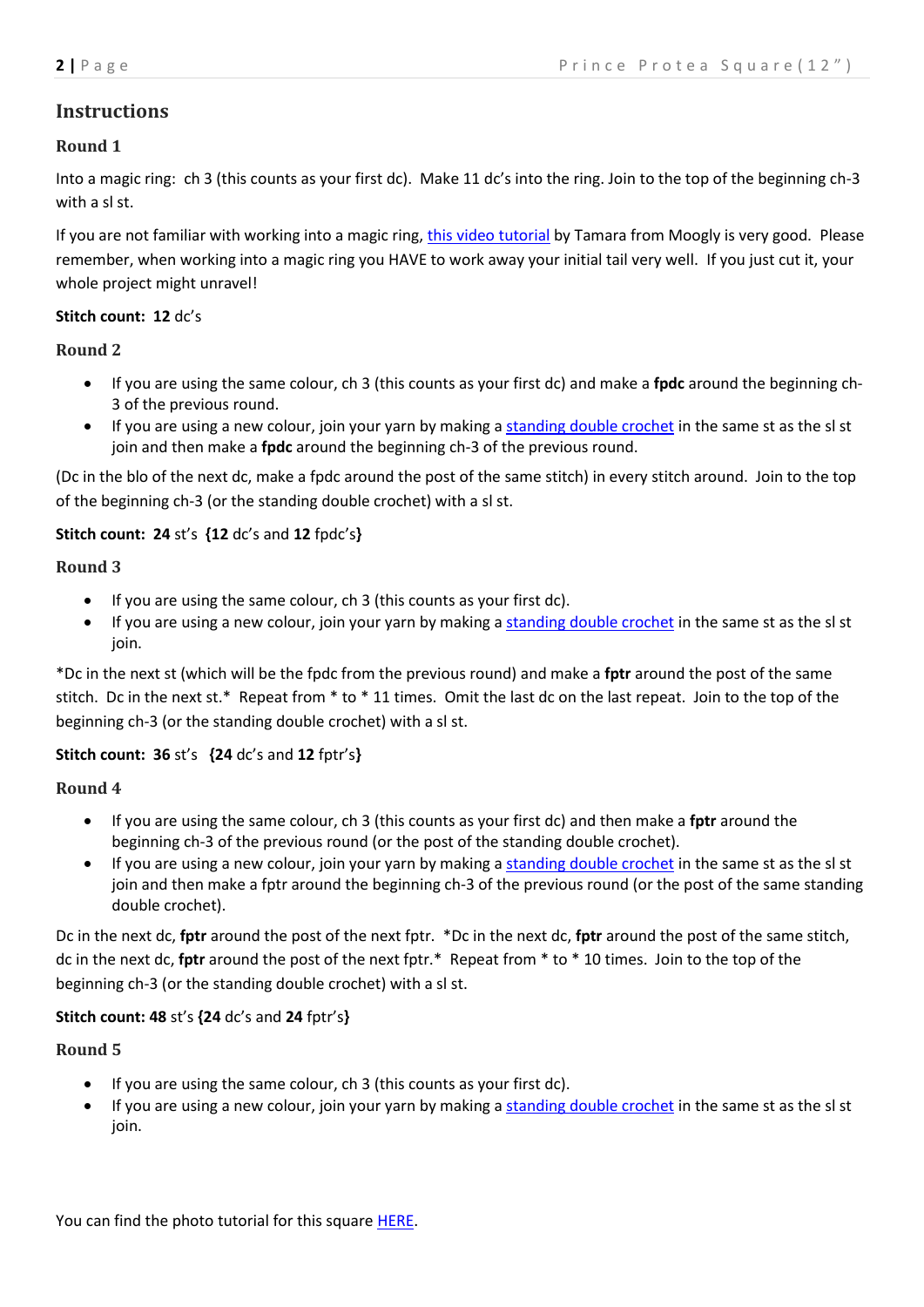\*Dc in the next st (which will be the fptr from the previous round) and make a **fptr** around the post of the same stitch. Dc in the next dc, **fptr** around the post of the next fptr, dc in the next dc.\* Repeat from \* to \* 11 times. Omit the last dc on the last repeat. Join to the top of the beginning ch-3 (or the standing double crochet) with a sl st.

## Count your stitches at the end of this round! You are going to be mightily annoyed if you realize later that you've **goofed up (like I did).**

#### **Stitch count: 60** st's **{36** dc's and **24** fptr's**}**

### **Round 6**

*Remember that all the clusters are made around the back posts of the stitches, not into the top of the stitches.*

- If you are using the same colour, ch 1 and make a sl st around the back post of the same st as the sl st join.
- If you are using a new colour, join your new yarn by making a sl st around the back post of any stitch around.

Make a [beginning 5-tr cluster.](http://www.lookatwhatimade.net/crafts/yarn/crochet/crochet-tutorials/crochet-back-post-5-treble-cluster-tr5tog/) Ch 6. (Make a [5-tr cluster,](http://www.lookatwhatimade.net/crafts/yarn/crochet/crochet-tutorials/crochet-back-post-5-treble-cluster-tr5tog/) ch 6) 11 times. Join to the top of the first 5-tr cluster with a sl st.

#### **Stitch count: 12** 5-tr clusters and **12** ch-6 spaces

#### **Round 7**

- If you are going to use the same colour, sl st into the next ch-6 space. Ch 1. Make 6 sc's into the same ch-6 space.
- If you are using a new colour, join your yarn by making a [standing single crochet](http://www.lookatwhatimade.net/crafts/yarn/crochet/crochet-tutorials/crochet-standing-single-crochet/) in any ch-6 space around. Make 5 more sc's into the same ch-6 space.

Sc in the top of the next cluster. (Make 6 sc's in the next ch-6 space, sc in the top of the next cluster) 11 times. Join to the top of the first sc with a sl st.

#### **Stitch count: 84** sc's

#### **Round 8**

*Note: The increases in this round are made by working around the back post of each st from Round 7 AND around the top of the 12 clusters from Round 6.* 

- If you are going to use the same colour, make a sl st around the back of the same st as the sl st join. To do this, insert your hook from back to front around the post of the sc that contains the sl st and complete a sl st. Ch 3 (this counts as your first bpdc)
- If you are using a new colour, join your yarn by making a [standing double crochet](http://www.mooglyblog.com/standing-double-crochet-joining/) around the back post of the same st as the sl st join. This counts as your first bpdc.

Make a bpdc around the post of the next 6 st's. The last bpdc should fall in the sc you made into the top of the cluster. Make a fptr around the top of the cluster from Round 6.

\*Bpdc around the post of the next 7 sc's. The last bpdc should fall in the sc you made into the top of the cluster. Make a fptr around the top of the cluster from Round 6.\* Repeat from \* to \* 10 more times. Join to the top of the beginning ch-3 (or the standing double crochet) with a sl st.

#### **Stitch count: 96** st's {**84** bpdc's and **12** fptr's}

#### **Round 9**

 If you are using the same colour, sl st into the next 3 st's. You want to end up in the fourth bpdc after the fptr. Ch 4 (counts as your first tr) and then (tr, ch 2, 2 tr) into the same stitch. This is your first corner made.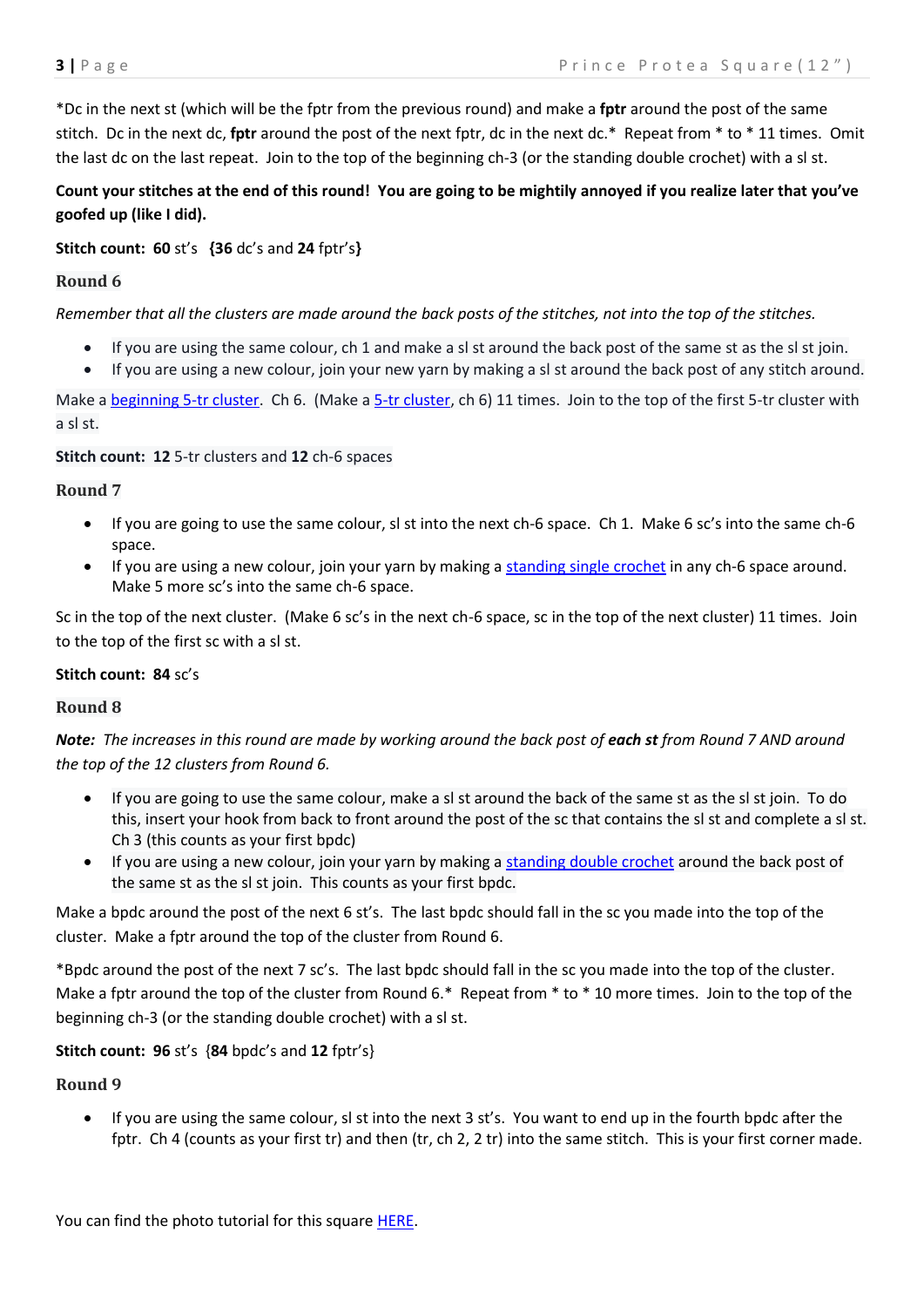If you are using a new colour, join your yarn by making a standing treble crochet (*which is the same as a standing double crochet, but with one more yarn over*) in the fourth bpdc after any fptr around. (Tr, ch 2, 2 tr) in the same stitch. This is your first corner made.

\*Dc in the next 3 st's. *The last dc should fall in the last bpdc before the fptr.* Hdc in the next 3 st's and sc in the next 11 st's. Hdc in the next 3 st's. *The last hdc should fall in the fptr.* Dc in the next 3 st's. *The last st should fall in the third bpdc after the fptr.* (2 tr, ch 2, 2 tr) in the next st. *This is your corner made*.\* Repeat from \* to \* 3 more times, omitting the last corner on the last repeat. Join to the top of the beginning ch-4 (or the standing treble crochet) with a sl st.

#### **Stitch counts:**

- **Total: 108** st's and **4** ch-2 corner spaces {**16** tr's, **24** dc's, **24** hdc's, and **44** sc's}
- **Per Side: 27** st's {**4** tr's, **6** dc's, **6** hdc's, and **11** sc's}

#### **Round 10**

- If you are using the same colour, sl st into the next st and into the ch-2 corner space. Ch 3 (counts as your first dc) and then (dc, ch 2, 2 dc) into the same space. *This is your first corner made*.
- If you are using a new colour, join your yarn by making a [standing double crochet](http://www.mooglyblog.com/standing-double-crochet-joining/) in any corner space around. (Dc, ch 2, 2 dc) in the same space. *This is your first corner made*.

\*Bpdc in the next 5 st's. Bphdc in the next 3 hdc's. Bpsc in the next 11 sc's. Bphdc in the next 3 hdc's. Bpdc in the next 5 st's. (2 dc, ch 2, 2 dc) in the ch-2 corner space. *This is your corner made*.\* Repeat from \* to \* 3 more times, omitting the last corner on the last repeat. Join to the top of the beginning ch-3 (or the standing double crochet) with a sl st.

#### **Stitch counts:**

- **Total: 124** st's and **4** ch-2 corner spaces {**16** dc's, **40** bpdc's, **24** bphdc's, and **44** bpsc's}
- **Per Side: 31** st's {**4** dc's, **10** bpdc's, **6** hdc's, and **11** sc's}

#### **Round 11**

- If you are using the same colour, sl st into the next st and into the ch-2 corner space. Ch 3 (counts as your first dc) and then (dc, ch 2, 2 dc) into the same space. *This is your first corner made.*
- If you are using a new colour, join your yarn by making a [standing double crochet](http://www.mooglyblog.com/standing-double-crochet-joining/) in any corner space around. (Dc, ch 2, 2 dc) in the same space. *This is your first corner made*.

\*(Ch 1, skip the next st and dc in the next st) 15 times. Ch 1 and skip the last stitch. (2 dc, ch 2, 2 dc) in the ch-2 corner space. *This is your corner made*.\* Repeat from \* to \* 3 times, omitting the last corner on the last repeat. Join to the top of the beginning ch-3 (or the standing double crochet) with a sl st.

#### **Stitch count: 76** dc's, **64** ch-1 spaces, and **4** ch-2 corner spaces {**19** dc's and **16** ch-1 spaces per side}

#### **Round 12**

- If you are using the same colour, sl st into the next st and into the ch-2 corner space. Ch 3 (counts as your first dc) and then (dc, ch 2, 2 dc) into the same space. *This is your first corner made*.
- If you are using a new colour, join your yarn by making a [standing double crochet](http://www.mooglyblog.com/standing-double-crochet-joining/) in any corner space around. (Dc, ch 2, 2 dc) in the same space. *This is your first corner made*.

\*Dc in the next stitch. This stitch will b[e slightly hidden.](http://www.lookatwhatimade.net/crafts/yarn/crochet/crochet-tutorials/crochet-corners-elusive-hidden-stitch/) (Ch 1 and skip the next dc. Dc in the next ch-1 space) **16** times. Ch 1 and skip the next dc. Dc in the next dc, which will be the last dc before the ch-2 corner space. (2 dc, ch 2, 2 dc) in the corner ch-2 space. *This is your corner made*.\* Repeat from \* to \* 3 more times, omitting the last corner on the last repeat. Join to the top of the beginning ch-3 (or the standing double crochet) with a sl st.

**Stitch count: 88** dc's, **68** ch-1 spaces, and **4** ch-2 corner spaces {**22** dc's and **17** ch-1 spaces per side}

You can find the photo tutorial for this square [HERE.](http://www.lookatwhatimade.net/crafts/yarn/crochet/free-crochet-patterns/block-37-prince-protea-square-photo-tutorial-pattern/)